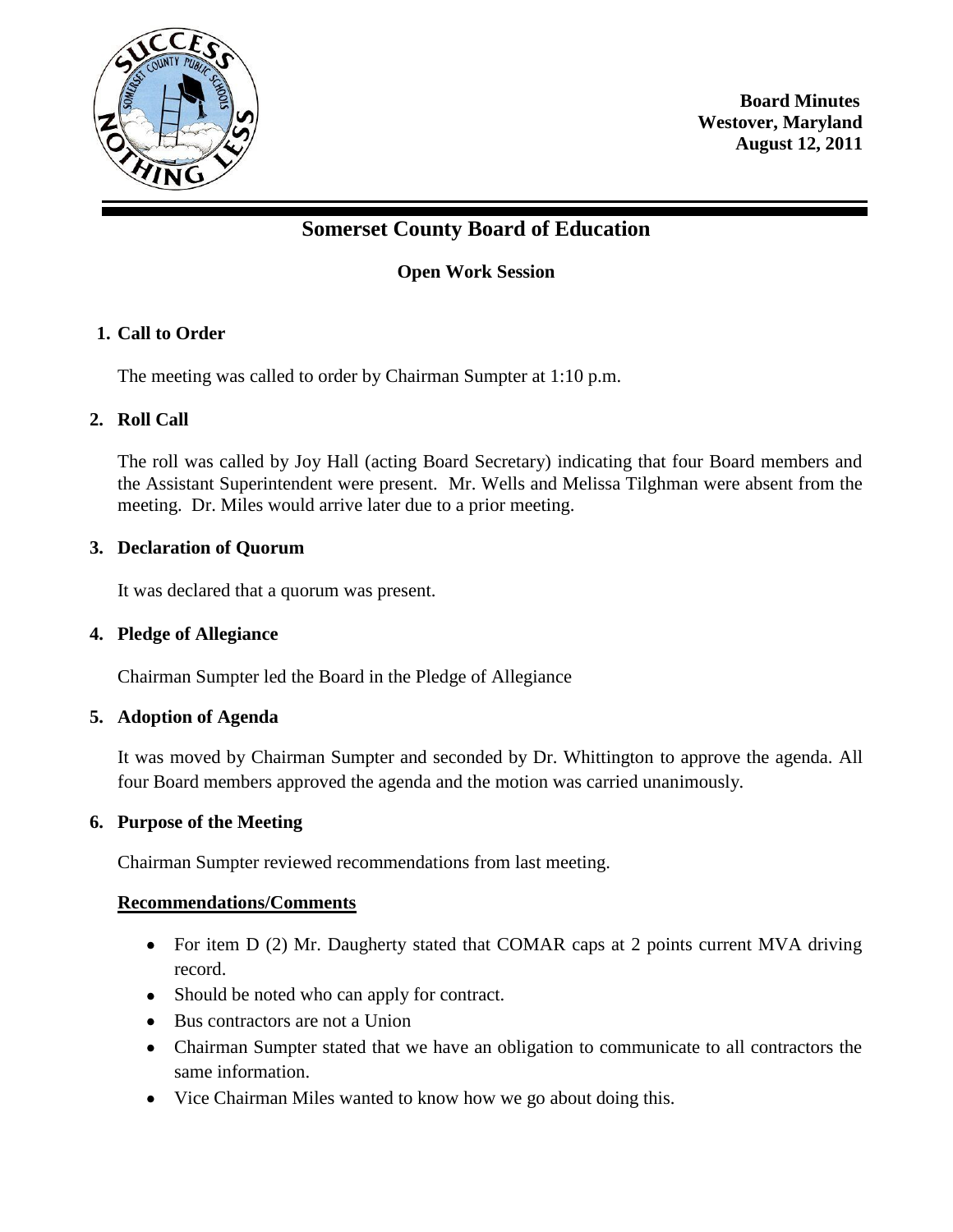- Dr. Whittington said it is difficult to get things unified if we talk to each contractor individually.
- Chairman Sumpter stated it was the School Boards responsibility to work with each contractor individually. He said that there is no formalized relationship. If we want to use what was done previously that is fine but still make sure everything goes out to each individually. We have an obligation under contract to share everything with everyone. The contractor should first go to the Director of Transportation.
- Mr. Daugherty stated that from now on we will mail information or contact each contractor. Chairman Sumpter stated that previously information was communicated to the Association but not each contractor. Dr. Whittington stated that it was the supervisor's responsibility to get information out to each contractor not just to the head of the Association.
- Hank Ward asked if he could present information to the Board. Mr. Miles stated that Mr. Daugherty needed to know what is being presented first.
- Vice Chairman Miles stated that there was a conflict with the point system as far as seniority.
- Dr. Whittington stated that the Bullying policy should be included in this policy for bus drivers or they should have a separate policy.
- Dr. Whittington stated that we need to take a look at the job description of the Transportation Supervisor.
- For General Standards in item (A) Chairman Sumpter asked what does "any item" mean? Mr. Daugherty replied that it meant any school bus item.
- Item B pg. 5 does not say who is responsible for school bus evacuation drills. Mr. Daugherty stated the school principal or his designee is responsible. Vice Chairman Miles said he thinks Transportation Supervisor should be responsible and the Superintendent.
- $\bullet$  Item C is okay.
- Item F pg.  $5 -$ Should have insurance and charter licenses (leave in)
- Item G pg. 5 can be removed. Chairman Sumpter stated that they needed to discuss the PVA if it goes to 15 years.
- Item #10 (A) pg. 6 is in COMAR and a Federal Law. Owner of bus can do a Class A inspection.
- Item #12 (B) pg.  $7 -$  With No Child Left Behind if a school is in need of improvement a parent can request to transfer their child to another school and we would have to pay for their transportation. Otherwise put in policy parents are responsible for their own transportation.
- Item #12 C  $(6)$  Add in 10 Business Days.
- Vice Chairman Miles asked Mr. Daugherty to explain how spare buses were used. Mr. Daugherty said that there were 3 on each end of the county. Vice Chairman Miles stated that someone in the Central Office should be licensed to drive a bus in case of an emergency or break down.